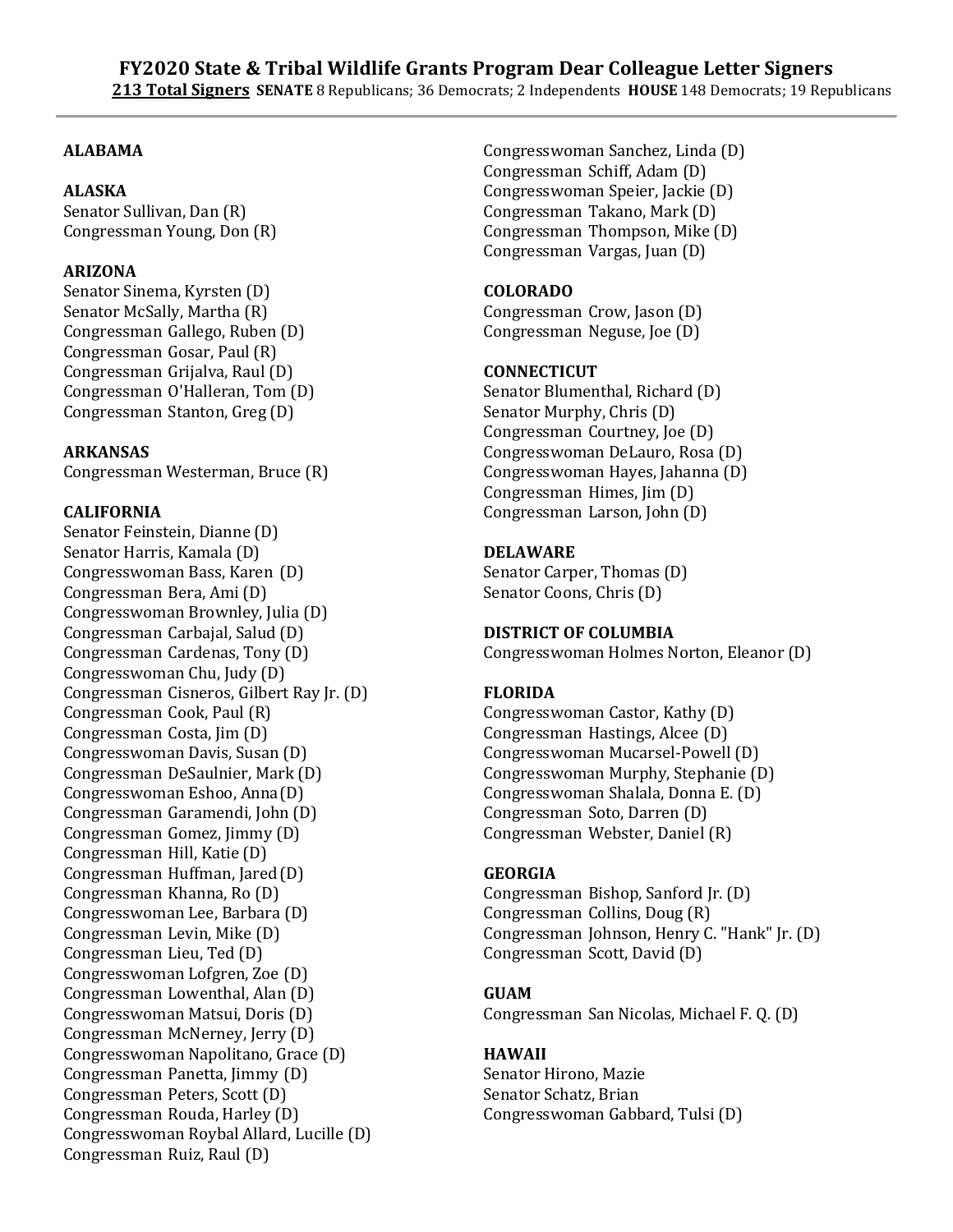### **IDAHO**

Senator Crapo, Mike (R) Senator Risch, James (R)

#### **ILLINOIS**

Senator Durbin, Dick (D) Senator Duckworth, Tammy (D) Congressman Casten, Sean (D) Congressman Davis, Danny (D) Congressman Foster, Bill (D) Congressman Garcia, Jesus "Chuy" (D) Congresswoman Kelly, Robin (D) Congressman Krishnamoorthi, Raja (D) Congressman Lipinski, Daniel W. (D) Congressman Rush, Bobby (D) Congresswoman Schakowsky, Jan (D)

### **INDIANA**

**IOWA**

Senator Grassley, Chuck (R) Congresswoman Axne, Cynthia (D) Congressman Loebsack, Dave (D)

**KANSAS** Congresswoman Davids, Sharice (D)

**KENTUCKY** Congressman Yarmuth, John A. (D)

**LOUISIANA** Congressman Richmond, Cedric (D)

#### **MAINE**

Senator Collins, Susan (R) Senator King, Angus (I)

# **MARYLAND**

Senator Cardin, Ben (D) Senator Van Hollen, Chris (D) Congressman Brown, Anthony (D) Congressman Cummings, Elijah (D) Congressman Raskin, Jamie (D) Congressman Ruppersberger, Dutch (D) Congressman Sarbanes, John (D) Congressman Trone, David (D)

### **MASSACHUSETTS**

Senator Markey, Edward (D) Senator Warren, Elizabeth (D) Congressman Keating, William (D) Congressman Kennedy III, Joseph (D) Congressman Lynch, Stephen (D) Congressman McGovern, James (D) Congressman Neal, Richard (D) Congresswoman Trahan, Lori (D)

### **MICHIGAN**

Senator Peters, Gary (D) Senator Stabenow, Debbie (D) Congresswoman Slotkin, Elissa (D) Congresswoman Tlaib, Rashida (D)

#### **MINNESOTA**

Senator Klobuchar, Amy (D) Senator Smith, Tina (D) Congresswoman Craig, Angie (D) Congresswoman Omar, Ilhan (D) Congressman Peterson, Collin (D) Congressman Phillips, Dean (D) Congressman Stauber, Pete (R)

## **MISSISSIPPI**

**MISSOURI** Congressman Cleaver, Emanuel (D)

**MONTANA** Senator Tester, Jon (D) Congressman Gianforte, Greg (R)

### **NEBRASKA** Congressman Bacon, Don (R) Congressman Fortenberry, Jeff (R) Congressman Smith, Adrian (R)

### **NEVADA**

Senator Cortez Masto, Catherine (D) Congressman Horsford, Steven (D) Congresswoman Titus, Dina (D)

#### **NEW HAMPSHIRE**

Senator Shaheen, Jeanne (D) Senator Hassan, Margaret (D) Congresswoman Kuster, Ann (D) Congressman Pappas, Chris (D)

#### **NEW JERSEY**

Senator Menendez, Robert (D) Senator Booker, Cory (D)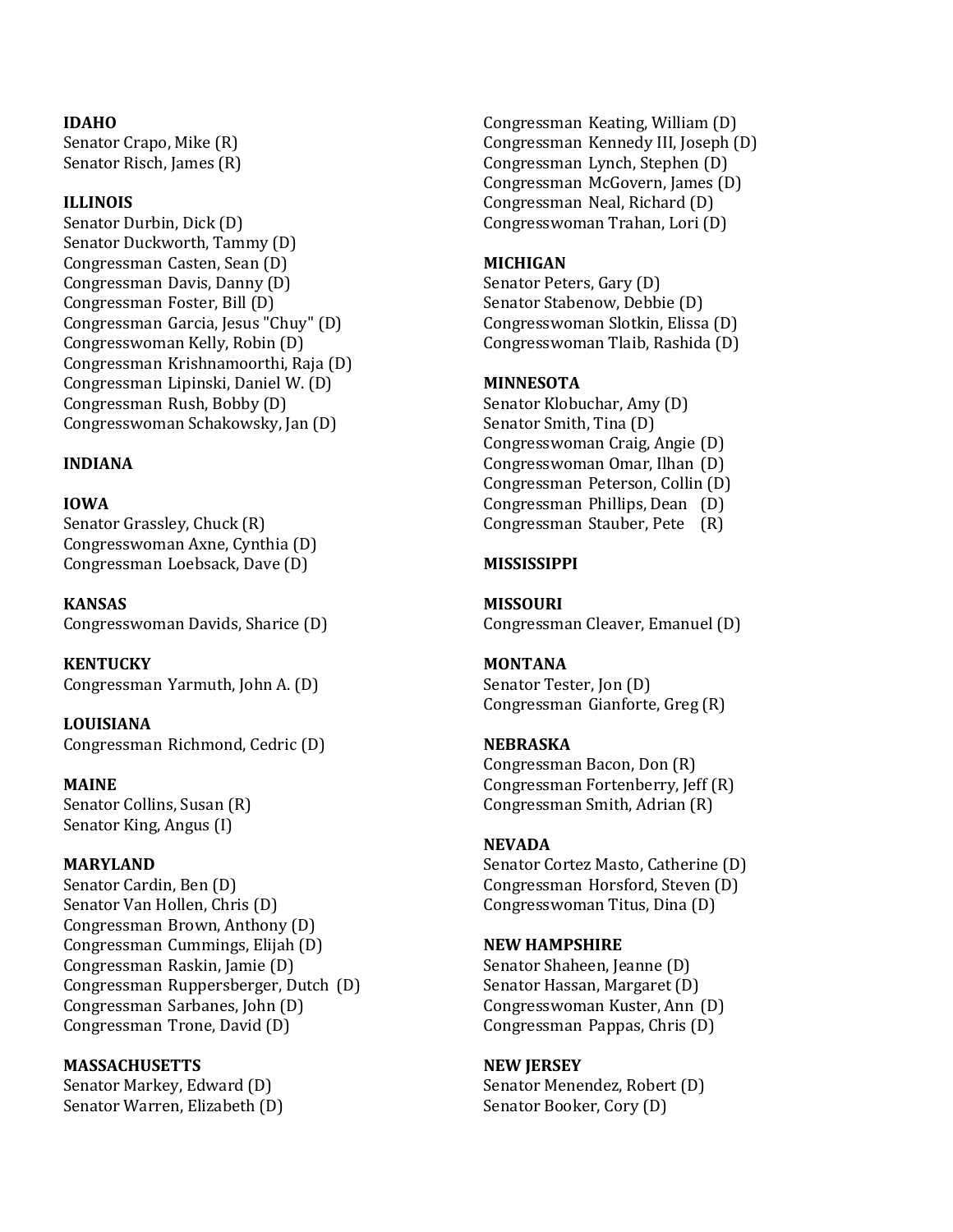Congressman Gottheimer, Josh (D) Congressman Pallone, Frank (D) Congressman Pascrell Jr., Bill(D) Congressman Payne Jr., Donald (D) Congressman Sires, Albio (D) Congressman Smith, Chris (R) Congressman Van Drew, Jefferson (D)

## **NEW MEXICO**

Senator Heinrich, Martin (D) Congresswoman Haaland, Debra (D) Congressman Lujan, Ben Ray (D)

## **NEW YORK**

Congressman Delgado, Antonio (D) Congressman Engel, Eliot (D) Congressman Katko, John (R) Congresswoman Maloney, Carolyn (D) Congressman Maloney, Sean Patrick (D) Congressman Morelle, Joseph (D) Congressman Nadler, Jerrold (D) Congresswoman Rice, Kathleen (D) Congressman Stefanik, Elise (R) Congressman Suozzi, Thomas (D) Congressman Tonko, Paul (D)

### **NORTH CAROLINA**

Congresswoman Adams, Alma (D) Congressman Butterfield, G.K. (D) Congressman Rouzer, David (R)

# **NORTH DAKOTA**

### **NEVADA**

Senator Cortez Masto, Catherine (D) Congressman Horsford, Steven (D) Congresswoman Titus, Dina (D)

### **NORTHERN MARIANA ISLANDS**

Congressman Sablan, Gregorio (D)

# **OHIO**

# **OKLAHOMA**

Senator Inhofe, James (R) Congressman Lucas, Frank (R)

# **OREGON**

Senator Merkley, Jeff (D) Senator Wyden, Ron (D)

Congressman Blumenauer, Earl (D) Congresswoman Bonamici, Suzanne (D) Congressman DeFazio, Peter (D)

### **PENNSYLVANIA**

Senator Casey, Bob (D) Congressman Boyle, Brendan (D) Congresswoman Dean, Madeleine (D) Congressman Doyle, Mike (D) Congressman Fitzpatrick, Brian (R) Congressman Lamb, Connor (D) Congressman Thompson, Glenn (R)

### **PUERTO RICO**

Congresswoman Gonzalez-Colon, Jenniffer (R)

### **RHODE ISLAND**

Senator Whitehouse, Sheldon (D) Senator Reed, Jack (D) Congressman Cicilline, David (D) Congressman Langevin, Jim (D)

## **SOUTH CAROLINA**

**SOUTH DAKOTA**

Senator Rounds, Mike (D)

**TENNESSEE** Congressman Cohen, Steve (D)

### **TEXAS**

Congressman Allred, Colin (D) Congresswoman Escobar, Veronica (D) Congresswoman Fletcher, Lizzie (D) Congressman Gooden, Lance (R) Congressman Green, Al (D) Congressman Veasey, Marc (D) Congressman Vela, Filemon (D)

### **UTAH**

**VERMONT** Senator Sanders, Bernie (I) Congressman Welch, Peter (D)

**VIRGIN ISLANDS** Congresswoman Plaskett, Stacey (D)

**VIRGINIA** Senator Kaine, Tim (D)